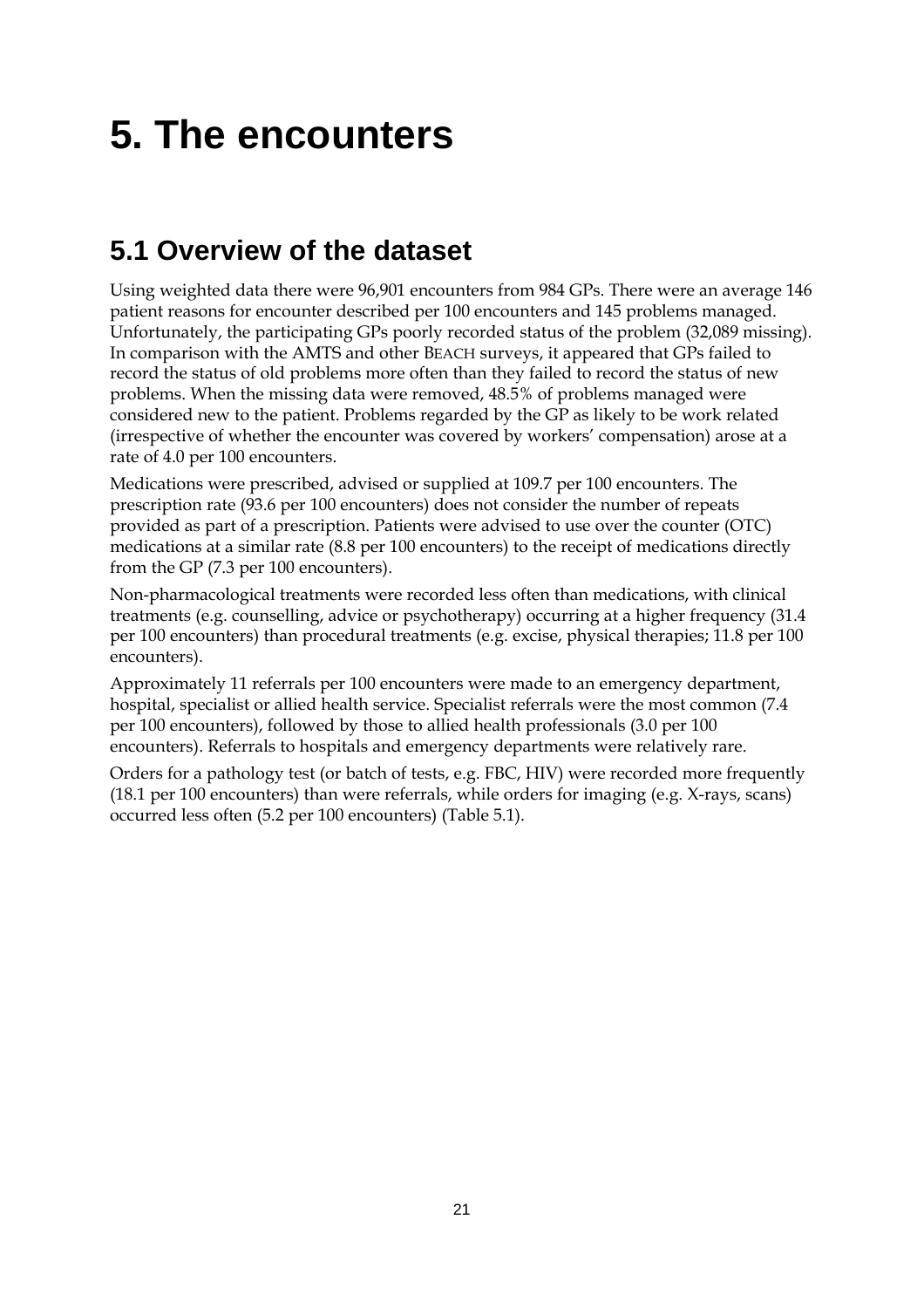| Variable                    | <b>Number</b> | Rate per 100<br>encounters | 95%<br>LCI           | 95%<br><b>UCI</b>    | Rate per 100<br>problems | 95%<br>LCI           | 95%<br>UCI           |
|-----------------------------|---------------|----------------------------|----------------------|----------------------|--------------------------|----------------------|----------------------|
| General practitioners       | 984           | . .                        |                      | $\ddot{\phantom{0}}$ |                          | . .                  |                      |
| Encounters                  | 96,901        | $\ddot{\phantom{0}}$       | $\ddot{\phantom{0}}$ | $\ddot{\phantom{0}}$ | $\ddot{\phantom{0}}$     | . .                  | $\ddot{\phantom{0}}$ |
| Reasons for encounter       | 141,766       | 146.3                      | 140.8                | 151.8                | . .                      | . .                  | $\ddot{\phantom{0}}$ |
| Problems managed            | 140,824       | 145.3                      | 143.5                | 147.2                | $\ddot{\phantom{0}}$     | $\ddot{\phantom{0}}$ | $\ddot{\phantom{0}}$ |
| New problems <sup>(a)</sup> | 52,774        | 54.5                       | 53                   | 56                   | 37.5                     | 36.5                 | 38.5                 |
| Old problems <sup>(a)</sup> | 55,961        | 57.8                       | 55.9                 | 59.6                 | 39.7                     | 38.7                 | 40.7                 |
| Work related                | 3,860         | 4.0                        | 3.7                  | 4.3                  | 2.7                      | 2.5                  | 2.9                  |
| Medications                 | 106,320       | 109.7                      | 107.4                | 112                  | 75.5                     | 74.1                 | 76.9                 |
| Prescribed                  | 90,710        | 93.6                       | 91.2                 | 96.1                 | 64.4                     | 62.9                 | 65.9                 |
| <b>Advised OTC</b>          | 8,538         | 8.8                        | 8                    | 9.6                  | 6.1                      | 5.5                  | 6.6                  |
| GP supplied                 | 7,072         | 7.3                        | 6.3                  | 8.3                  | 5.0                      | 4.3                  | 5.7                  |
| Other treatments            | 41,839        | 43.2                       | 41.3                 | 45                   | 29.7                     | 28.5                 | 30.9                 |
| Clinical                    | 30,380        | 31.4                       | 29.7                 | 33                   | 21.6                     | 20.5                 | 22.7                 |
| Procedural                  | 11,458        | 11.8                       | 11.2                 | 12.5                 | 8.1                      | 7.7                  | 8.6                  |
| Referrals                   | 10,860        | 11.2                       | 10.8                 | 11.6                 | 7.7                      | 7.4                  | 8                    |
| Emergency department        | 60            | 0.1                        | $\mathbf 0$          | 0.6                  | 0.0                      | $\pmb{0}$            | 0.4                  |
| Hospital                    | 717           | 0.7                        | 0.6                  | 0.9                  | 0.5                      | 0.4                  | 0.6                  |
| Specialist                  | 7,147         | 7.4                        | 7.1                  | 7.7                  | 5.1                      | 4.9                  | 5.3                  |
| Allied health services      | 2,935         | 3.0                        | 2.8                  | 3.2                  | 2.1                      | 2                    | 2.2                  |
| Pathology                   | 23,872        | 18.1                       | 17                   | 19.3                 | 12.8                     | 12                   | 13.5                 |
| Imaging                     | 6,844         | 5.2                        | 4.8                  | 5.6                  | 3.7                      | 3.4                  | 3.9                  |

**Table 5.1: Summary of morbidity and management: BEACH, April 1998–March 1999**

(a) Status of problem was missing for 32,089 problems (22.8%).

*Note:* Abbreviations: UCI – Upper confidence interval, LCI – Lower confidence interval

## **5.2 Encounter type**

The distribution of encounter types shows the varied nature of general practice (Table 5.2). The funding of Australian general practice reflects this variety, with a mixture of patient contribution, a governmental rebate scheme (Medical Benefits Scheme through Medicare), payment by other government programs (e.g. Department of Veterans' Affairs, Correctional Services) and insurance schemes (e.g. workers' compensation).

Encounters can be direct consultations (the patient was seen by the GP) or indirect consultations (the patient was not seen but a clinical service was provided). Direct consultations represented 96.7% of all recorded encounters and could result in no charge, a claim to Medicare, a workers' compensation claim, or a charge to another government funding program. By far the majority (90.3%) of consultations and 93.3% of direct consultations were billed to the Medicare. This is not to say that in all cases the Medicare claim was directly made by the GP ('bulk billed'), nor does it mean that no additional amount (above the Medicare rebate) was paid by the patient.